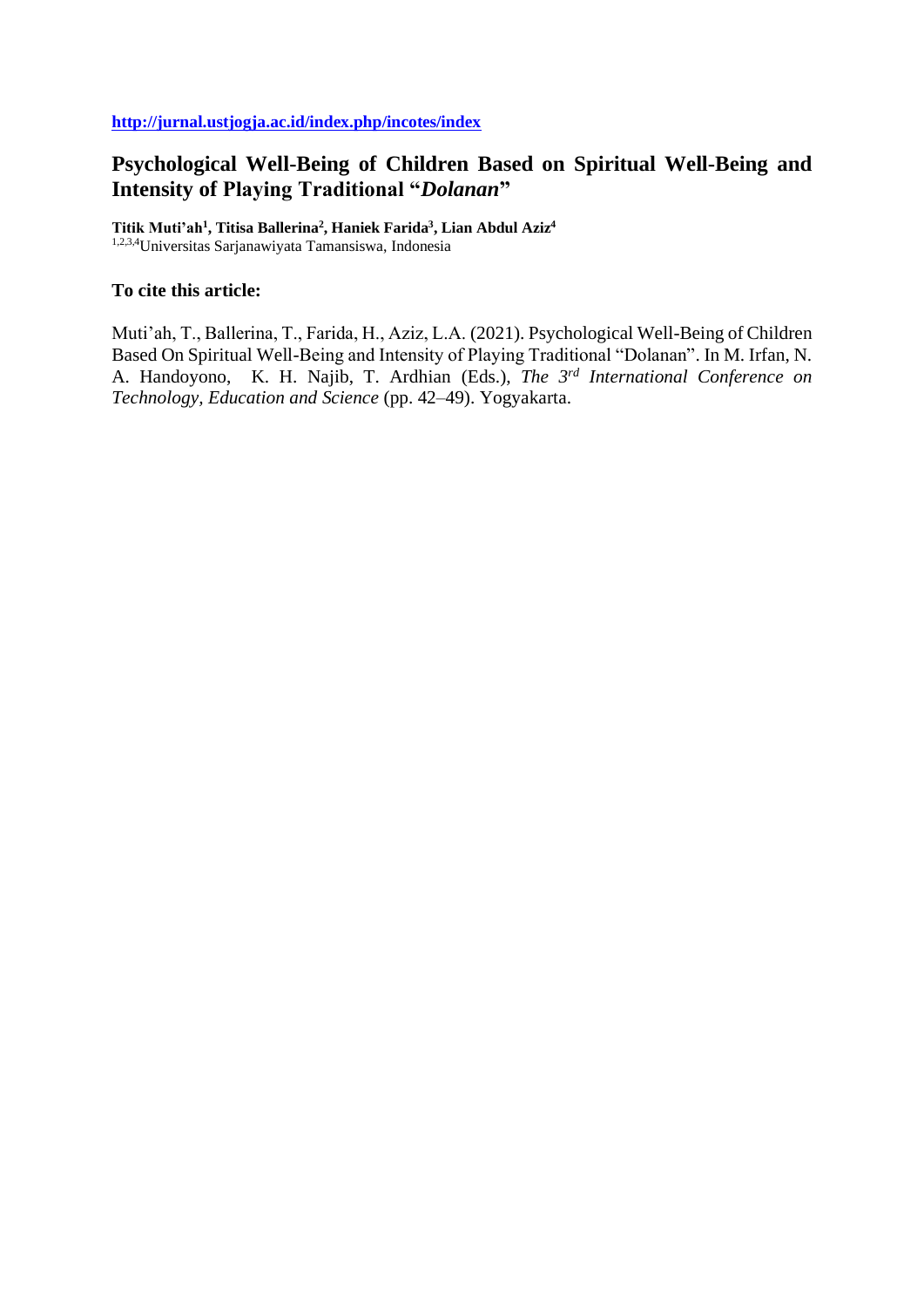InCoTES 2021 ISSN: 978-602-6258-14-4

## **Psychological Well-Being of Children Based On Spiritual Well-Being and Intensity of Playing Traditional "***Dolanan***"**

**Titik Muti'ah<sup>1</sup> , Titisa Ballerina<sup>2</sup> , Haniek Farida<sup>3</sup> , Lian Abdul Aziz<sup>4</sup>** 1,2,3,4Universitas Sarjanawiyata Tamansiswa, Indonesia

1 titik@ustjogja.ac.id

| <b>Article Info</b>                                                       | <b>Abstract</b>                                                                                                                                                                                                                                                                                                                                                                                                                                                                                                                                                                                                                                                                                                                                                                                                                                                             |
|---------------------------------------------------------------------------|-----------------------------------------------------------------------------------------------------------------------------------------------------------------------------------------------------------------------------------------------------------------------------------------------------------------------------------------------------------------------------------------------------------------------------------------------------------------------------------------------------------------------------------------------------------------------------------------------------------------------------------------------------------------------------------------------------------------------------------------------------------------------------------------------------------------------------------------------------------------------------|
|                                                                           | Well-being is the right of every child, so parents and educators have a<br>responsibility to pay attention to the well-being of children. Based on existing                                                                                                                                                                                                                                                                                                                                                                                                                                                                                                                                                                                                                                                                                                                 |
| <b>Keywords</b>                                                           | studies, well-being is one of the goals in education. Psychological well-being<br>can help children to grow positive emotions, feel happy, reduce depression, and                                                                                                                                                                                                                                                                                                                                                                                                                                                                                                                                                                                                                                                                                                           |
| Elementary school<br>students                                             | reduce the tendency to behave negatively. The purpose of this study was to<br>determine the relationship between psychological well-being, spiritual well-                                                                                                                                                                                                                                                                                                                                                                                                                                                                                                                                                                                                                                                                                                                  |
| Psychological well-being<br>Spiritual well-being<br>Traditional "dolanan" | being, and the intensity of playing traditional "dolanan" (games). This study<br>hypothesizes that there is a relationship between spiritual well-being and the<br>intensity of playing traditional "dolanan" with psychological well-being. The<br>subjects of this study were 175 elementary school students in Yogyakarta. The<br>data collection instrument used for the three variables is a scale. Analysis of the<br>data used is multiple regression. The results showed that there was a relationship<br>between spiritual well-being and the intensity of playing traditional " <i>dolanan</i> "<br>with psychological well-being. R-value = $0.754$ with $F > F$ table and<br>significance $< 0.05$ . The research concludes that children's psychological well-<br>being can be developed through increasing spiritual well-being and traditional<br>"dolanan". |
|                                                                           | Keywords: Elementary school students, Psychological well-being, Spiritual                                                                                                                                                                                                                                                                                                                                                                                                                                                                                                                                                                                                                                                                                                                                                                                                   |

**well-being, Traditional "***dolanan***"**

#### **Introduction**

Well-being is the right of every child, parents and education must be able to prosper children, even fundamentally welfare is one of the goals not only in education but also in life (Marples, 1999, DECS, 2006). Well-being is a condition in which children achieve happiness and harmony in life in all dimensions, both in terms of physical, intellectual, social, spiritual, mental, occupational dimensions (Michalos in Singh & Arora, 2010; Kitko, 2001).

#### **Psychological well-being**

The psychological problems of the children above have a relationship where the child feels unhappy, feels depressed and insecure, does not have a clear purpose in life, is depressed, has low self-confidence, is easily suspicious of others. The problem of psychological well-being of children triggers easy aggressive and destructive behavior in the environment. The ability of children to accept themselves as they are, form secure attachments with parents/others, have independence in dealing with the social environment, control the external environment, set life goals, and realize the child's potential continuously (Ryff, 1989). The results of Akhtar's research (2009) state that psychological well-being can help children to grow positive emotions, feel joy or happiness, reduce depression, and tend to behave negatively. Seeing the importance of psychological well-being for children's age, researchers are interested in researching it.

Psychological well-being is also defined as positive psychological functioning (Ryff, 1989). Lawton (in Keyes, 2003), defines psychological well-being as the level of evaluation of one's self-competence, which emphasizes the hierarchy of individual goals. According to Ryff (1989), psychological well-being is the realization and full achievement of individual potential where individuals can accept all their shortcomings and strengths, are independent, can build positive relationships with others, can control their environment in the sense of being able to modify the environment to suit them. Desires has a purpose in life and continues to develop his personality.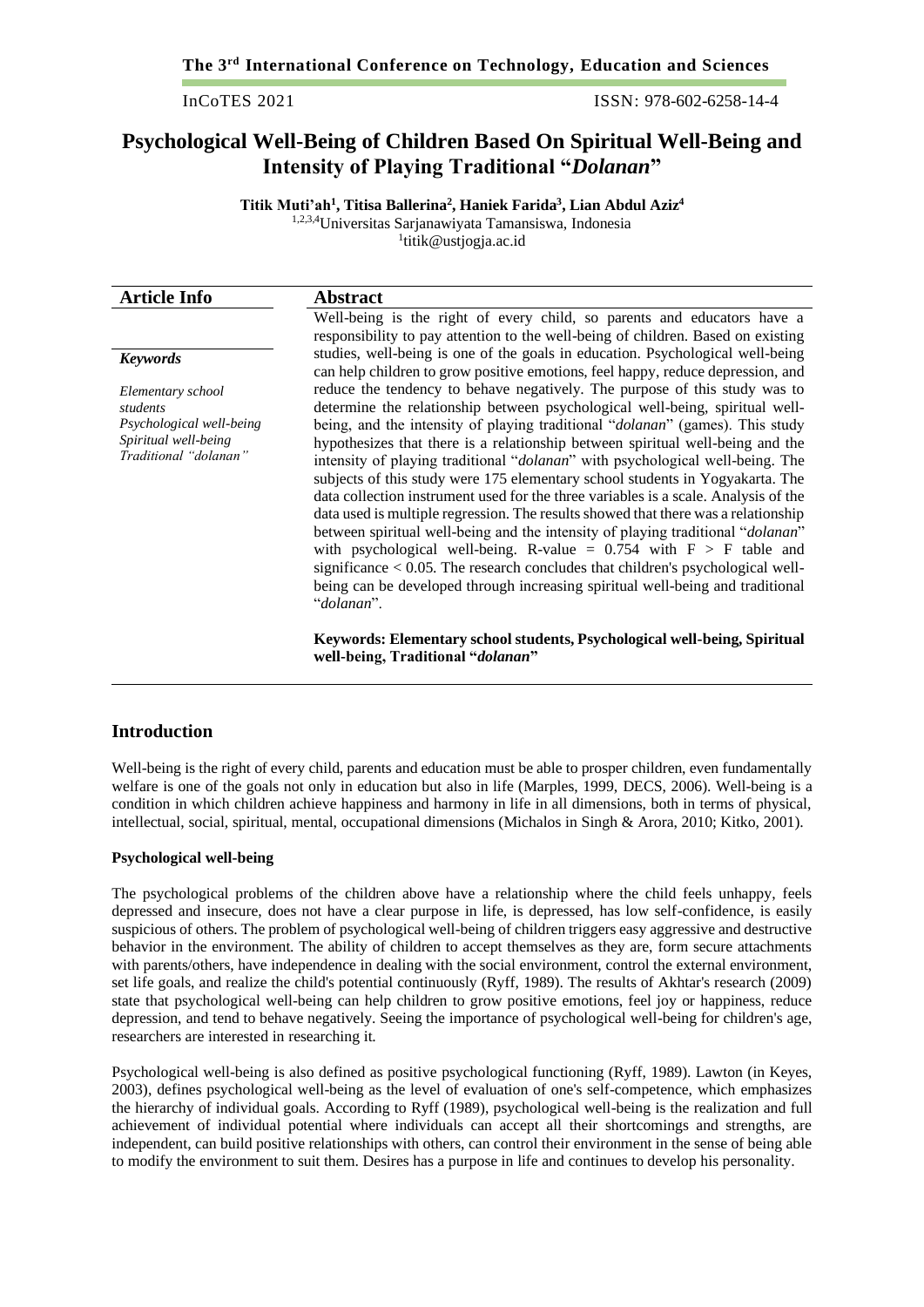Psychological well-being is not only about life satisfaction and balance between positive and negative emotions, but also involves the perception of involvement with life's challenges (Keyes, Shmotkin, and Ryff, 2002). From the above understanding, it can be concluded that psychological well-being is an individual condition characterized by feelings of happiness, life satisfaction, and self-realization. This condition itself is influenced by self-acceptance, self-growth, life goals, environmental mastery, autonomy, and positive relationships with others.

Ryff (1989) formulated a theory of psychological well-being with the concept of positive mental health criteria. Description of people who have good psychological well-being are people who can realize their potential continuously, can form warm relationships with others, have independence from social pressures, and accept themselves as they are, have meaning in life, and can control the external environment (Papalia., Olds., & Feldman, 2008). From the description above, it can be concluded that psychological well-being is the concept of psychological well-being of individuals who can accept themselves as they are, always have a purpose in life which is influenced by positive psychological functions in the form of self-actualization, mastery of the social environment and personal development (Ryff & Keyes, 1995).

The concept of psychological well-being described by Ryff (1989) consists of six aspects, namely: First, Self-Acceptance as the main characteristic of mental health, self-actualization, optimal functioning, and maturity. Selfacceptance means a positive attitude towards oneself and life in the past, as well as being able to accept the shortcomings and strengths as well as the limitations that are owned within. Individuals who have a good level of self-acceptance are characterized by a positive attitude towards themselves, knowing and accepting what is in them, both advantages and disadvantages, and has a positive attitude towards life in the past. On the other hand, individuals who have a low level of self-acceptance are characterized by feelings of dissatisfaction with themselves, disappointment with what happened in the past, disturbed by certain traits they have, and a desire not to be themselves.

Second, Personal Growth, as a person's potential ability, self-development, and openness to new experiences. Individuals who are good in this dimension have a feeling to continue to grow, see themselves as something that grows, realize their potential, and can improve themselves and their behavior from time to time (Papalia et al., 2008). On the other hand, individuals whose growth is not goodwill feel stagnant, there is no increase in behavior over time, bored with life, and unable to develop new attitudes and behaviors (Compton, 2005).

Third, Purpose in Life, emphasizes the importance of having a purpose, direction in life, and believing in the meaning and purpose of life. Individuals who have good life goals, have goals and ideals and feel that life in the past and present has a certain meaning. Individuals who hold fast to certain beliefs to be able to make their lives more meaningful. On the other hand, individuals who lack meaning in life, have no purpose in life, do not take advantage of the past and lack targets or ideals.

Fourth, Environmental Mastery, characterized by the ability to choose or create a suitable environment or manage a complex environment. A good individual is characterized by the ability to choose and create an environment that is under his personal needs and values and make maximum use of the opportunities that surround him. Individuals are also able to develop themselves creatively through physical and mental activities. Conversely, individuals who are less able to control their environment will have difficulty managing daily activities, feel unable to change or improve what is outside themselves, and are not aware of the opportunities that exist in the environment.

Fifth, Autonomy describes the individual's ability to display an attitude of independence, have internal standards, and resist inappropriate social pressures. Individuals who have a good level of autonomy are shown as independent individuals, able to resist social pressure, able to self-regulate and evaluate according to standards. In contrast, individuals who expect and depend on others in making decisions and tend to be 'safe' against social pressures, do not yet have a good level of autonomy.

Sixth, Positive Relations with Others, characterized by warm, satisfying, trusting relationships with others as well as empathy and intimacy (Keyes & Waterman, 2003). Individuals who have positive relationships with others have warm, satisfying, and trusting relationships with others, and have a concept of giving and receiving in human relationships. On the other hand, individuals who have few close relationships with other people find it difficult to be warm, not open, and give little attention to others.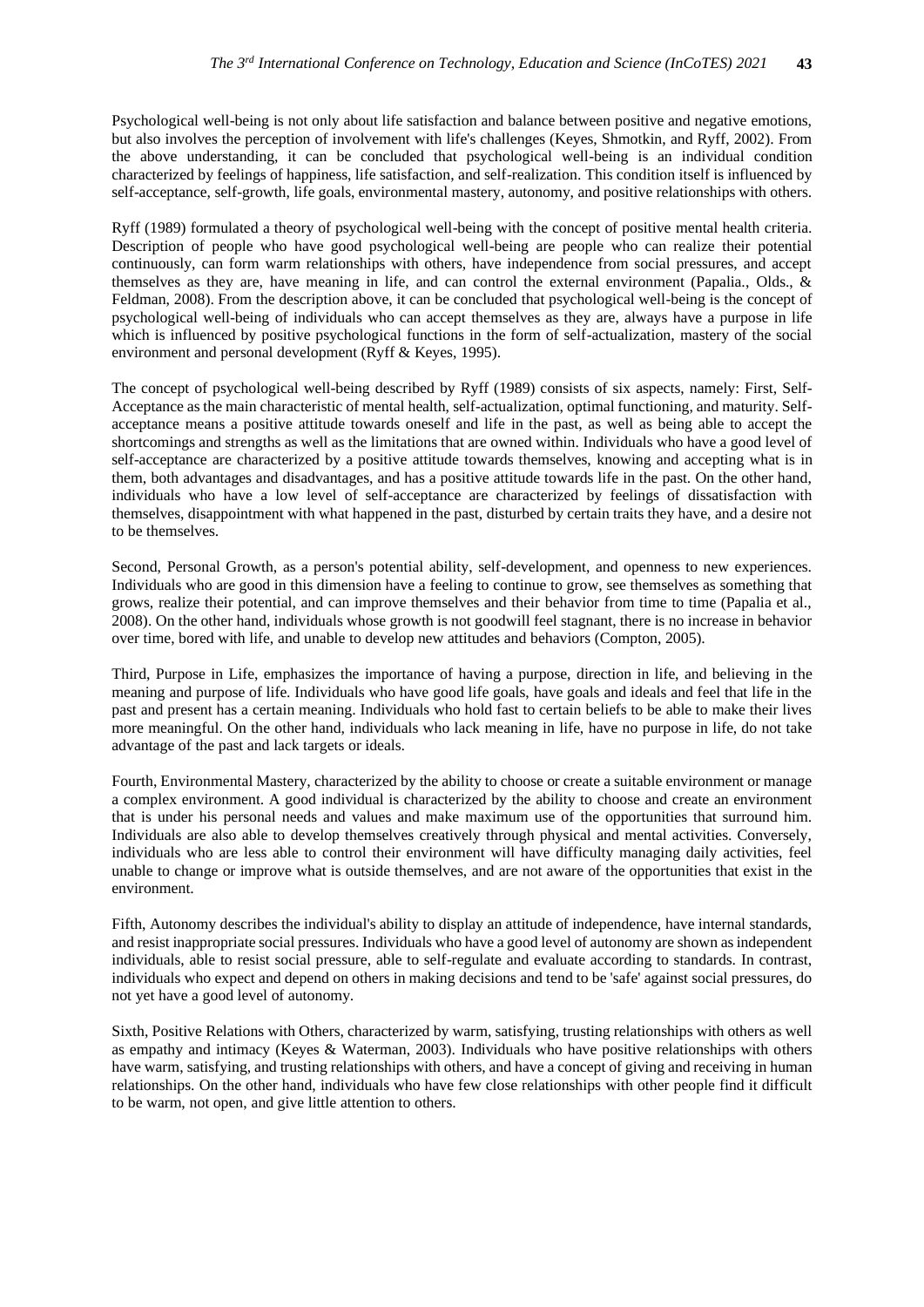#### **Spiritual well-being**

Spirituality is an attempt to find the meaning of life, purpose, and guidance in living life even in people who are Atheis (Ellison, 1983). Spirituality is also a belief in its relationship with the creator (Achir Yani, 2000). Spirituality as a two-dimensional concept, namely the vertical dimension which is the relationship with the creator who guides one's life, while the horizontal dimension is one's relationship with oneself, others, and the environment. The relationship between these two dimensions is continuous. Spiritual needs are the need to maintain or restore faith and fulfill religious obligations, as well as the need to seek forgiveness or forgiveness, to love, to have a trusting relationship with God.

Spiritual well-being is an integrated aspect of the human being as a whole which is characterized by meaning and hope. Spiritual well-being is a sense of close harmony between oneself with others, nature, and with the highest life. This sense of harmony is achieved when a person finds a balance between his values, goals, and belief systems in relation to himself and others. With regard to spiritual well-being, high levels of spirituality are associated with healthy personality characteristics (Tloczynski, Knoll, & Fitch, 1997). While the spiritual approach in life can develop well-being (Tloczynski, et. al., 1997, p. 212). Today, religion is seen as a very powerful coping mechanism (Pargament & Park, 1997) and even religion is a system for giving meaning to life (Park, 2005).

The definition of spiritual well-being is the process of describing the dynamic nature of the bond between the person and the creator, the relationship is quite harmonious depending on self-development that is carried out intentionally, usually coming on the basis of a match between meaningful life experiences, having goals and personal life values. This self-development is also used as a personal challenge, carried out by means of meditation or contemplation leading to a state of happiness that is felt internally (Ellison, 1983). McNulty, Livneh, and Wilson (2004) define spirituality, which is the connection between self-transcendence and life goals. Welfare as an internal experience by considering physiological, psychological, social which is manifested in behavior leads to specific worship.

Gomez and Fisher (2003) define spiritual well-being as a state of self that reflects the positive feelings, thoughts, and behavior of relationship with oneself, others, nature, and the transcendent, which at in turn gives the individual a sense of identity, wholeness, satisfaction, joy, contentment, beauty, love, respect, positive attitude, inner peace and harmony, and purpose and direction in life. Based on the explanation above, it can be concluded that spiritual well-being is a state of self that reflects positive feelings, thoughts and behaviors manifested through relationships with oneself (personal), other people (communal), nature (environment), and God (or other transcendental), which can give the individual a sense of identity, wholeness, satisfaction, joy, satisfaction, beauty, love, respect, positive attitude, inner peace and harmony, and purpose and direction in life.

The concept of spiritual well-being according to Moberg & Brusek (1978) is side by side from two aspects, namely vertical and horizontal components. Both aspects reflect well-being about God and the underlying state of contentment in life. Concerning environmental factors, religion and the existence of welfare are related to the density of the surroundings (Ellison, 1983). The doctrines of belief, orientation to prayer, worship, participating in religious activities (Ellison, 1983). Spiritual well-being is an affirmation of life in establishing a special relationship with God, oneself, society and the environment by maintaining belief, wholeness to be together in personal peace (Fisher, 2009).

The dimension of spiritual well-being is a component that connects all dimensions of well-being, and is reciprocal to all other dimensions of well-being, meaning that each dimension of well-being essentially contains a spiritual aspect, so that it can be firmly said that each dimension of well-being is not a stand-alone dimension but is interconnected and interrelated. being the adhesive component of the interrelationship of all dimensions of individual well-being is spiritual well-being (Chandler, Holden, & Kolander, 1992; Young, Cashwell & Woolington in Purdy & Dupey, 2005). Spiritual well-being is at the center of all dimensions of well-being in an individual's life (Wasgate in Briggs & Shoffner, 2006). Fisher (2010) mentions 4 domains that identify spiritual well-being, as follows: 1) Personal Domain, 2) Communal Domain, 3) Environment Domain, and 4) Transcendental Domain.

#### **Traditional "***Dolanan***" (Games)**

The world of children is the world of play, in the lives of children, most of their time is spent with play activities. According to Tedjasaputra (2001), playing has functions in physical aspects, gross and fine motor skills, social development, emotion and personality, cognition, sensory acuity, and sharpening skills. Play can be used as a medium to improve certain skills and abilities in children. The term play is defined as an activity carried out using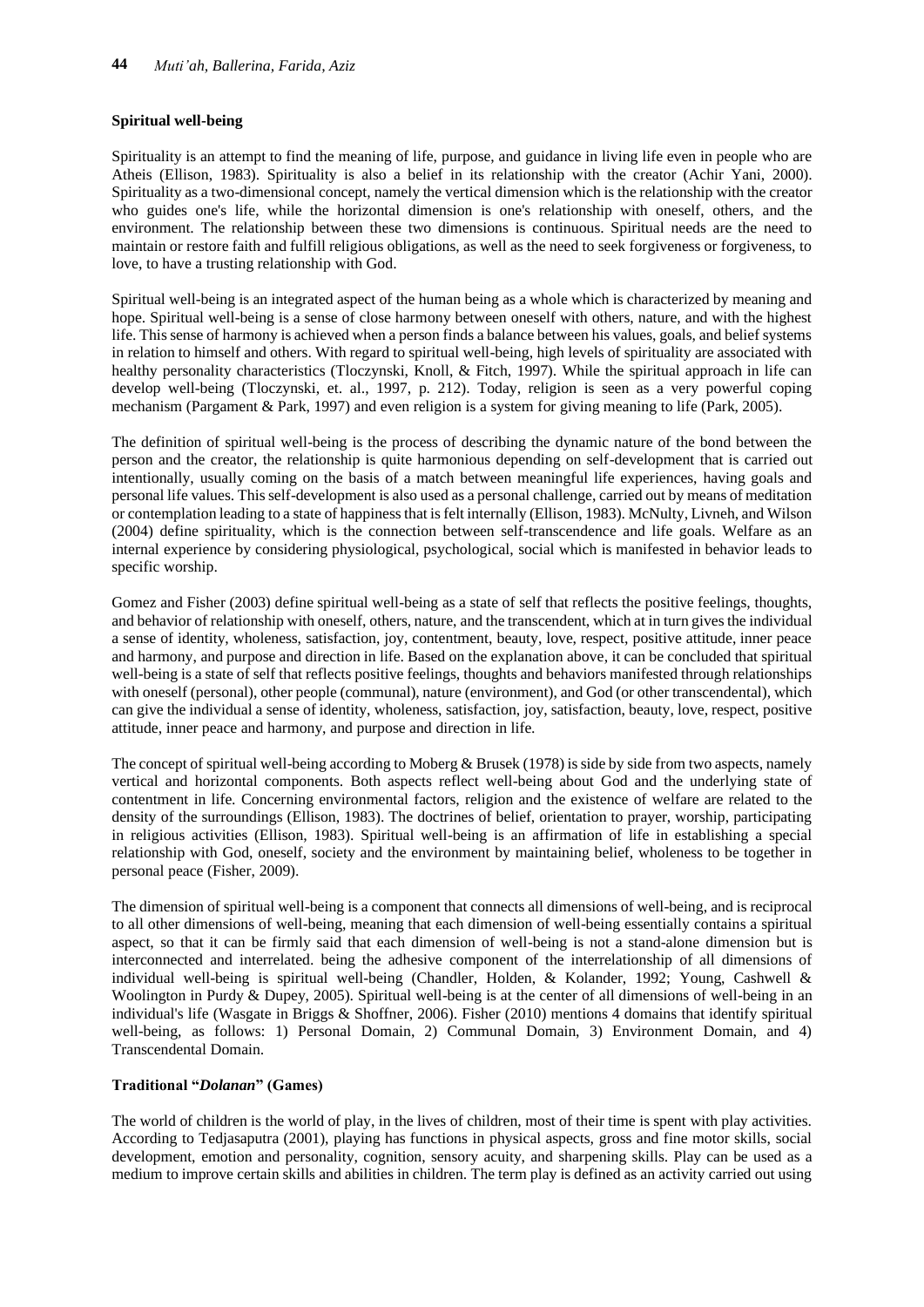or without the use of tools that generate understanding, provide information, provide pleasure, and can develop children's imaginations. Play can be used by children to explore their world, develop competence to cope with their world, and develop children's creativity (Singer in Kusantanti, 2004).

The definition of playing according to Mulyadi (2004), including:

- 1. Something that is fun and has intrinsic value in children
- 2. Does not have an extrinsic goal, the motivation is more intrinsic
- 3. It is spontaneous and voluntary, there is no element of coercion, and is free to be chosen by the child
- 4. Involve the active role of children's participation
- 5. Has a special systematic relationship with non-play, such as creativity, problem-solving, language learning, and social development

The main function of play is to stimulate sensory-motor development, social development, creativity development, self-awareness development, moral development, and play as therapy (Soetjiningsih, 1995). Social development is characterized by the ability to interact with the environment. Through play activities, children will learn to give and receive. Playing with other people will help children to develop social relationships and learn to solve problems from social relationships and learn to solve problems from these relationships. Playing for children will develop their abilities and compare them with others and test their abilities by trying new roles and knowing the impact of their behavior on others.

Based on the type of children's games can be divided into two, namely traditional games and modern games. Traditional games are an embodiment of wisdom passed down to the community. Traditional games have a full message for the provision of children's lives in the future because the level of mental development of children in childhood will affect the quality of humans in the future when they reach adulthood. According to Ki Hadisukatno (Suyami, 2012), traditional children's games can be grouped into five types, namely:

- 1. Games that imitate the actions of adults, for example: market, *manten-mantenan, dhayoh-dhayohan*, making houses, making doll clothes from paper, making puppets from leaves or grass.
- 2. Games to test strength and skills, for example: tug of war, wrestling, rolling, chasing, *gobag sodor, gobag bunder, bengkat, benthik uncal, jethungan, genukan,* and *obrok*. The game is not realized by the child has trained physical strength and skills.
- 3. Games to train the five senses, for example: *gatheng, dhakon*, tiger, *sumbar-suru, sumbar-manuk, sumbardulit, kubuk, kecik* fighting, candlenut fighting, playing marbles, *jirak, bekat, pathon, dhekepan*, drawing on the ground, playing hide and seek, playing shadows, and attacking. In the game, unconsciously, the child turns out to include exercises for fingering with hands, counting numbers, estimating distances, sharpening sight and hearing, and practicing hand skills.
- 4. Games with language exercises, for example: children's games with conversations/stories, games with riddles and guesswork, and so on. In this game, children are usually not limited to familiar stories or puzzles, but they will try to come up with stories or riddles made by themselves so that they are not easily guessed or known by their friends. There will grow language skills and improve children's intelligence.
- 5. Games with songs and rhythms, for example: *jamuran*, *cublak-cublak suweng*, *bibi tumbas timun*, *ancakancak alis*, *manuk-manuk dipanah*, *tokung-tokung*, *blarak-blarak sempal*, and *dhemplo*. The game will indirectly train children in the art of sound and rhythm.

Traditional games are increasingly disappearing from the world of Yogyakarta children, children are more interested in modern games than traditional games. Modern games tend to be very personal, children only act on their own, do not interact socially, and are not emotionally involved with their friends, this can lead to the psychological development of children who cannot understand feelings and are unable to carry out deliberation with other friends. Can make children become selfish generation, and reluctant to understand and understand environmental conditions. While traditional games, children are emotionally involved with other friends, feel they need each other, so that psychologically children develop into a generation that is full of *tepo slira,* can understand and understand the feelings of others (Suyami, 2012).

Iswinarti (2007) found 34 identified traditional games, the Traditional *Engklek* Game is a traditional game that is best known by children and is thought to have a high therapeutic value, including games that have benefits in helping to overcome children's problems (Hughes, 1999; Griffiths, 2005). Given the increasing number of developmental problems that occur in elementary school-aged children (Santrock, 2002) it is necessary to provide alternative assistance to improve psychological and spiritual well-being, which can reduce stress levels of elementary school-aged children.

Traditional children's games are cultural elements that cannot be underestimated, because these games have no small influence on the psychosocial development and personality of children when they grow up. Children's games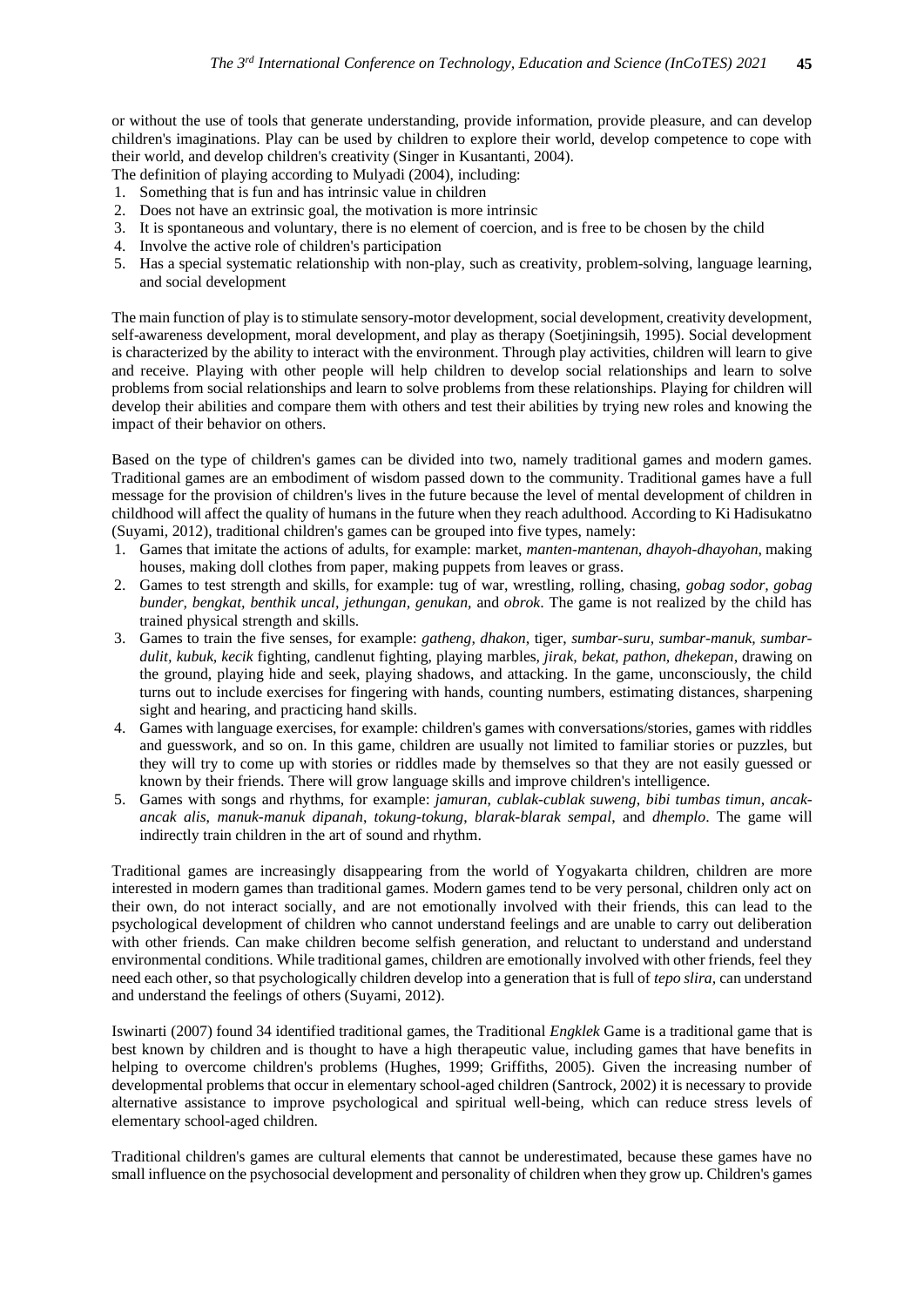are also one of the cultural elements that characterize the culture of a nation. So that children's traditional games can be considered as cultural assets. The phenomenon of children's traditional games in Indonesia has a pattern of change, due to: a) the declining popularity of certain types of traditional games and b) the emergence of certain types of children's games, and c) the entry of new types of modern games (Sukirman, 2004).

Traditional children's games or games include preserving culture. If they are not introduced to culture, they will eventually become extinct, so that the cultural characteristics of Indonesia or Yogyakarta in particular will be lost. Whereas the Dutch have documents or archives of children's toys, while Indonesia does not yet have archives and document them neatly. Lichman (In Iswinarti, 2005) writes that in some countries in the Middle East and traditional games are taught in schools even in Canada and are included in the National curriculum for Elementary Schools. Changes in the next 30 years, the key lies in today's children.

#### **The research hypothesizes**

There is a relationship between spiritual well-being and the intensity of playing traditional games with psychological well-being.

## **Method**

#### **Research subject**

The subjects of this study were 175 grade IV elementary school students who came from SD Muhammadiyah Karangkajen Yogyakarta

#### **Research design**

- 1. Research and Information Collecting, researchers conducted a preliminary study as a first step to obtain initial information about psychological well-being. Empirical data obtained from journals, articles and observations regarding psychological well-being.
- 2. Planning, planning includes determining activities: literature review, defining spiritual well-being and the intensity of playing traditional games conceptually and operationally, formulating aspects and factors that affect psychological well-being.
- 3. Develop Preliminary from Product, initial development of measuring tools, including compiling a blue print of psychological well-being, spiritual well-being, intensity of playing traditional games of writing items, and compiling measuring instruments.
- 4. Preliminary Field Testing (1), testing measuring instruments, involves a small sample of the population. The aim is to determine the legibility of the items of the measuring instrument.
- 5. Main Product Revision, Repair of measuring instruments in accordance with the results of initial trials.
- 6. Main Field Testing (2), the second stage of the trial, using a larger sample.
- 7. Operational Product Revision, improvement of measuring instruments in accordance with the results of the second trial, the purpose of the second trial is to obtain standard measuring instruments that can be applied to larger N.
- 8. Dissemination and Implementation, the final results are ready to be implemented for research data collection.
- 9. Publication, publication of research results.

#### **Data Collection Instrument**

The data collection instrument uses a scale. The data collection instrument was arranged in four stages in outline, namely: 1) literature review, 2) preparation of items based on indicators, 3) legibility testing and field testing, and 4) scale revision after the trial. The psychological well-being scale consists of 18 items with a reliability coefficient of 0.835. The spiritual well-being scale consists of 19 items with a reliability coefficient of 0.780. The intensity scale for playing traditional games consists of 26 items with a reliability coefficient of 0.691.

#### **Data analysis**

Data were analyzed using multiple regression, to see the relationship between two independent variables and one dependent variable.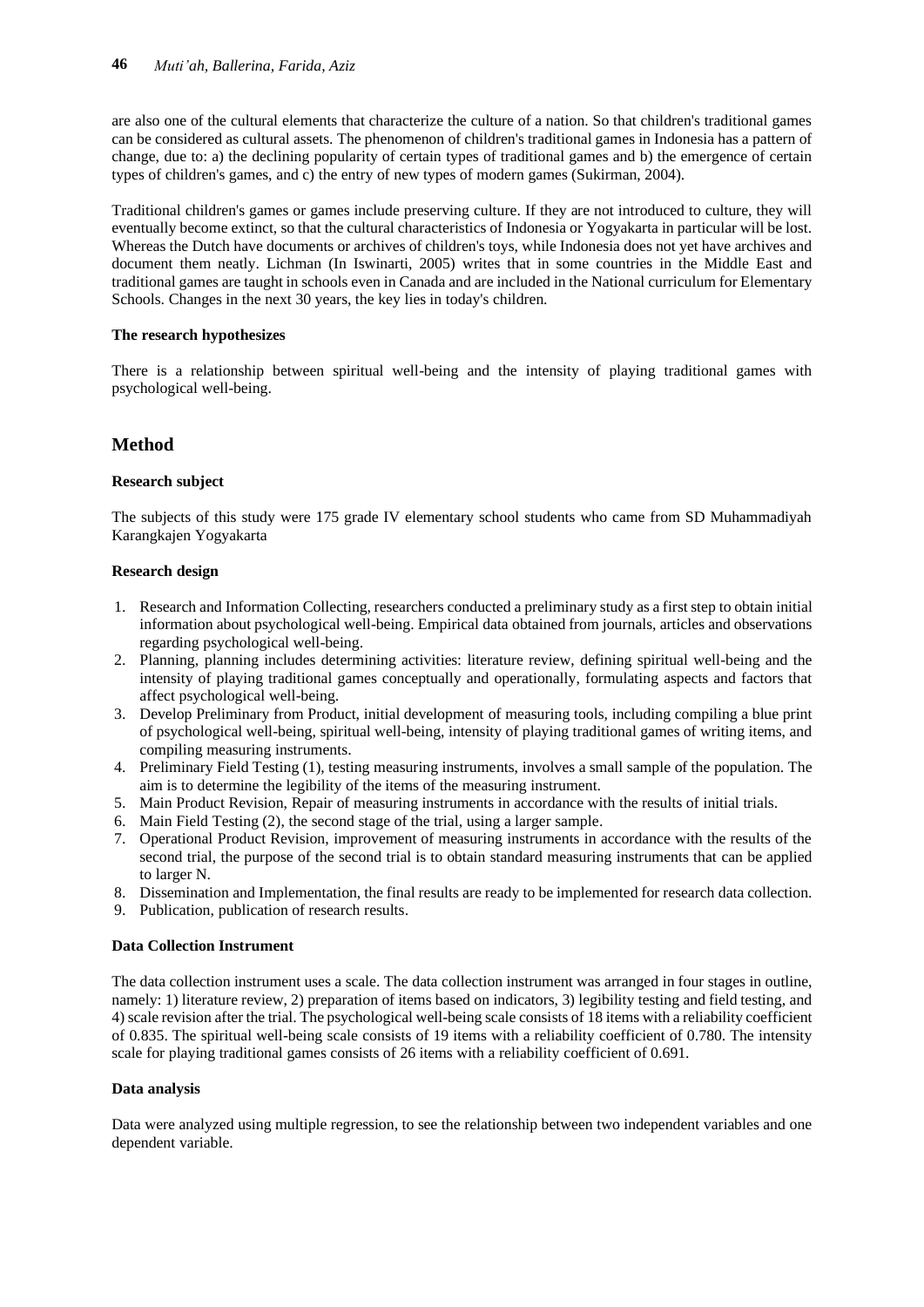#### **Results and Discussion**

Based on the results of the regression analysis, the R value  $= 0.754$  with a significance <0.05. This shows that there is a relationship between spiritual well-being and the intensity of playing traditional games with psychological well-being. Spiritual well-being and intensity of playing traditional games have a relationship with psychological well-being.

Traditional games were born by our ancestors to improve the mental quality and psychological well-being of children (Yudi, 2013), including:

- 1. *Wicoro* (dialogue, songs when children play, to improve children's verbal intelligence, clear articulation).
- 2. *Wirogo* (body movement) to improve the child's kinesthetic/psychomotor body exercise.
- 3. *Wiromo* (dynamic rhythm/chanting of words that make up the song), performed when playing with friends. Train interpersonal intelligence
- 4. *Wiros,* moral ethics in a belief in God/God's purpose in creating humans so that they are not lonely, so they teach godliness through dolanan.

A new awareness must be raised in traditional games in paying attention, motivating, directing, and accompanying children. The play has a problem-solving function that can be transferred in overcoming problems in real life (Sutton & Smith in Hughes, 1999).

Research and conceptualization exist to understand traditional games by involving physical components, affective components, cognitive components, social components, and spiritual components. Each determines the aspect of the game for the individual based on perceptions and judgments based on the individual's unique criteria. The game is seen as a composite construct of children's needs, goals, and desires that must be fulfilled. This need is understood as the most important need that a child should have. This construct includes the possibility and certainty that there will be a positive influence and effect but overall it is expected to find happiness (Frisch, Cornell, Villanueva, & Retzlaff, 1992). When happiness is in play, children may find themselves motivated to be productive in the developmental tasks at hand. Happiness positively affects individuals (Frisch et al., 1992).

Spiritual well-being is an individual's view of his world in the process of searching for meaning and purpose in life, connected with the power of the Creator, connected with the environment so that individuals can accept and live life in a positive and balanced manner, the definition or limitation is almost agreed upon by all experts who research welfare. spiritual, both that place spirituality as a component and as a center of individual well-being (Hettler, Adams, et al., Renger et al., in Roscoe, 2009; Brigss & Shoffner, 2006).

Humans have material and spiritual elements (mental). This means that when the individual only cultivates his materiality, then there is an imbalance. The element of spirituality also needs to be fertilized. In this way, material and spiritual balance is achieved within the individual and that is a healthy situation between the physical and the psychic. Spiritual well-being is a state that reflects positive feelings, thoughts, and behaviors that contribute positively to psychological well-being and health well-being. One of the efforts to improve spiritual well-being is to establish harmonious relationships in the environment (Pelters & Roxberg, 2018). Well-being is connoted with the construction of happiness, vitality, serenity, optimism, involvement, self-awareness, self-acceptance, selfesteem, competence, and development, purpose in life, certainty, harmony, and individual connectedness with other individuals. And based on research on spiritual well-being, spirituality contributes positively to improving psychological well-being (Basileyo, 2019).

#### **Conclusion**

The world of children is the world of play, in children's lives, most of their time is spent with play activities, through playing, children will learn to give and receive. Playing with other people will help children to develop social relationships and learn to solve problems. Play stimulates physical, psychological, and social abilities. Children will develop their abilities as well as try new roles. Playing with traditional games is a matter of pride and obligation to know, love, and preserve art, culture, traditions, and values contained in them.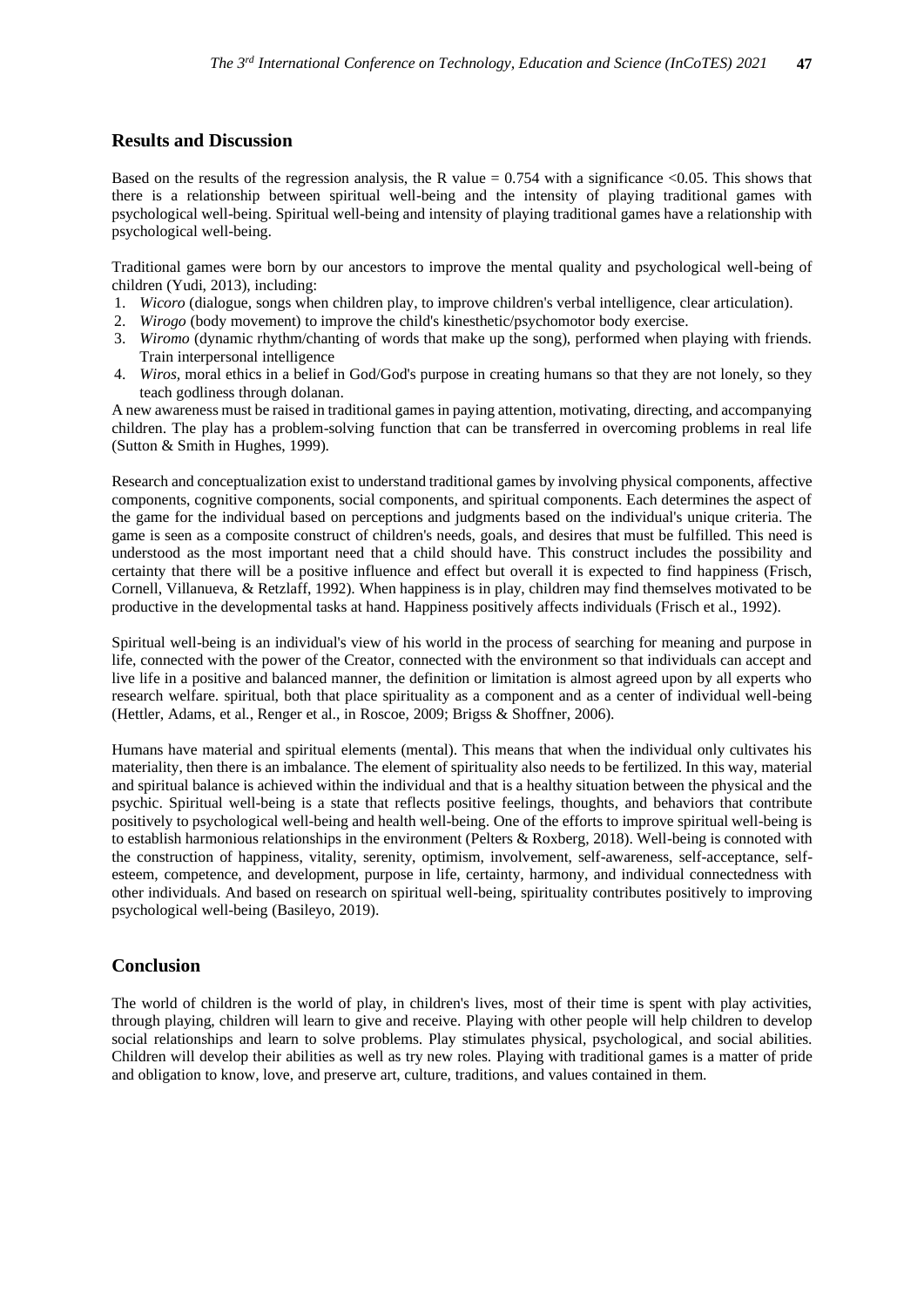#### **Recommendations**

- 1. The Ministry of Education and Culture, provide policy recommendations regarding the obligation to include elements of local culture (traditional games in textbooks)
- 2. Schools, cultivate and preserve traditional games through socialization and incorporate these play activities into extracurricular activities.
- 3. Cultural observers, collect data related to traditional games and disseminate them through online and print media.
- 4. Researchers, researching and publishing research results related to traditional games.

#### **References**

Achir Y. S. Hamid (2009). *Bunga Rampai Asuhan Perawatan Kesehatan Jiwa*. Jakarta: EGC

- Akhtar, M. (2009). *Applying positive psychology to alcohol-misusing adolescents*. *: a pilot intervension*. Disertation. United Kingdom : Msc applied positive psychology on University of East London.
- Basileyo, A. E. (2019). Center for Research, Publication, and Intellectual Property Spirituality and Psychological Well-Being: The Mediating Role Pessimism. *LPU-Laguna Journal of Multidisciplinary Research.* Vol. 3 No. 3.
- Briggs, M.K & Shoffner, M.F. (2006). Spiritual Wellness and Depression: Testing a Theoretical Model With Older Adolescents and Midlife Adults. Journal of Counseling and Value, October 2006 Vol.51
- Compton.C.W.(2005). *An introduction to positive psychology.* United States America. Wadsworth
- Department Education and Children's Services of Goverment of South Australia (2006). Does Spiritual Wellbeing Belong in Education? : Spiritual Well-being and Education. Discussion Paper.
- Ellison, C. (1983). Spiritual well-being: Conceptualization and measurement. *Journal of Psychology and Theology*, 11 (4). P. 330-340.
- Fisher, J. W. (2010). Development and application of a spiritual well being questionnaire called shalom. Journal of Psychology Religions, 1, 277-284.
- Fisher, J. W. (2009).Reaching The Heart :Assesing and Nurturing Spiritual Well Being. Disertation. Australia. University Drive, Mount Helen Ballarat.
- Fisher, J.W., Francis, L.J., & Johnson, P. (2000). Assessing spiritual health via four domains of spiritual well-being: the SH4DI. *Pastoral Psychology*, 49(2), 133- 145.
- Frisch, M., Cornell, J., Villanueva, M., & Retzlaff, P. (1992). *Clinical validation of Quality of Life Inventory. A measure of life satisfaction for use in treatment and outcome assessment*. Psychological Assessment, 4 (1).
- Gomez, R. & Fisher, J.W. (2005). Item response theory analysis of the spiritual well being questionnaire. Journal of Personality and Individual Differences. 38, 1107-1121.
- Griffith, M. (2005). *Video games as a therapeutic tool*. Naidex: http://www.neidex.co.uk/page.efm/link=115 Diakses 11 Januari 2008
- Hughes, F.P. (1999). *Children, play, and development*. Boston: Allyn and Bacon.
- Iswinarti (2007). Permainan Anak Tradisional sebagai Model Peningkatan Kompetensi Sosial Anak Usia Sekolah Dasar. *Laporan penelitian*. Malang: Lembaga Penelitian UMM.
- Keyes, Corey L. M. & Waterman, M. B. (2003). Dimensions of well-being and mental health in adulthood.
- Keyes, CLM., Ryff, CD., and Shmotkin, D. 2002. Optimizing Well-Being : The Empirical Encounter of Two Traditions. Journal of Personality and Social Psychology. 82, 6, 959‐971.
- Kitko, C.T. (2011). Dimension of wellness and the health matters programm at Penn State. Journal Home Health Care Management Practice 2001 Volume 13, Number 4, 308-311 [ online] tersedia di : [http://hhc.sagepub.com/content/13/4/308.](http://hhc.sagepub.com/content/13/4/308)